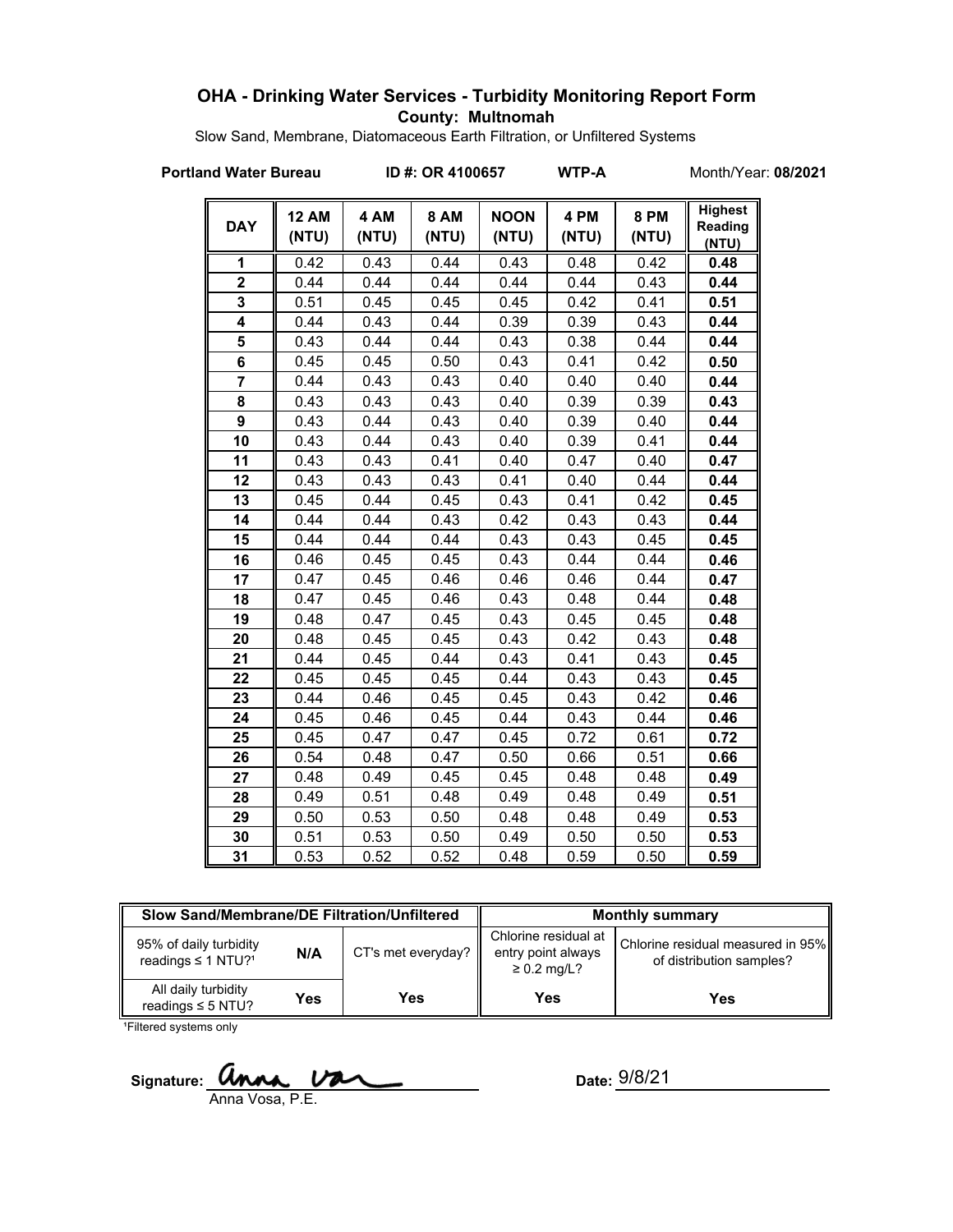# **OHA - Drinking Water Services**

## **Surface Water Quality Data Conduit 2**

Portland Water Bureau **ID#: OR 4100657** WTP-A Month/Year: 08/2021

| Date /<br><b>Time</b> | Peak<br><b>Hourly</b><br><b>Flow</b> | <b>Minimum</b><br><b>Hourly</b><br><b>Average Free</b><br>Chlorine (C) | <b>Contact</b><br>Time (T) | <b>Actual</b><br><b>CT</b> | <b>Temp</b>  | pH   | Req'd<br><b>CT</b> | CT Met?                 | Min. Hourly<br><b>Average Total</b><br><b>Chlorine at</b><br><b>First User</b> |
|-----------------------|--------------------------------------|------------------------------------------------------------------------|----------------------------|----------------------------|--------------|------|--------------------|-------------------------|--------------------------------------------------------------------------------|
|                       | <b>MGD</b>                           | ppm or mg/L                                                            | min.                       | $C \times T$               | $^{\circ}$ C |      | <b>Tables</b>      | Y/N                     | ppm or mg/L                                                                    |
| 1/9                   | 35.19                                | 2.46                                                                   | 215.9                      | 531.9                      | 14.8         | 6.68 | 80.1               | Y                       | 2.41                                                                           |
| 2/10                  | 34.94                                | 2.49                                                                   | 218.6                      | 545.0                      | 14.9         | 6.68 | 77.9               | Y                       | 2.46                                                                           |
| 3/6                   | 29.53                                | 2.50                                                                   | 258.9                      | 646.2                      | 14.9         | 6.65 | 76.8               | Y                       | 2.36                                                                           |
| 4/9                   | 20.16                                | 2.48                                                                   | 378.4                      | 936.5                      | 15.1         | 6.69 | 74.6               | $\overline{Y}$          | 2.39                                                                           |
| 5/9                   | 20.20                                | 2.49                                                                   | 377.1                      | 939.7                      | 15.2         | 6.69 | 74.1               | Y                       | 2.35                                                                           |
| 6/12                  | 20.22                                | 2.52                                                                   | 376.5                      | 947.6                      | 15.2         | 6.71 | 77.5               | Y                       | 2.44                                                                           |
| $\frac{1}{7}$ 6       | 20.19                                | 2.51                                                                   | 377.4                      | 947.4                      | 15.1         | 6.71 | 77.8               | $\overline{Y}$          | 2.40                                                                           |
| 8/21                  | 20.18                                | 2.54                                                                   | 377.6                      | 958.1                      | 15.2         | 6.66 | 75.7               | Y                       | 2.39                                                                           |
| 9/21                  | 20.27                                | 2.51                                                                   | 375.5                      | 942.9                      | 15.3         | 6.66 | 76.5               | $\overline{\mathsf{Y}}$ | 2.34                                                                           |
| 10/18                 | 20.25                                | 2.51                                                                   | 375.2                      | 942.9                      | 15.4         | 6.69 | 77.2               | $\overline{Y}$          | 2.41                                                                           |
| 11/14                 | 20.10                                | 2.51                                                                   | 376.6                      | 945.5                      | 15.6         | 6.71 | 77.9               | $\overline{Y}$          | 2.38                                                                           |
| 12/21                 | 20.04                                | 2.49                                                                   | 378.9                      | 943.8                      | 15.2         | 6.66 | 73.1               | Y                       | 2.34                                                                           |
| 13/21                 | 20.14                                | 2.54                                                                   | 377.8                      | 958.3                      | 15.2         | 6.67 | 76.0               | $\overline{Y}$          | 2.35                                                                           |
| 14/21                 | 20.11                                | 2.48                                                                   | 376.4                      | 934.2                      | 15.2         | 6.61 | 71.9               | $\overline{Y}$          | 2.33                                                                           |
| 15/21                 | 20.18                                | 2.50                                                                   | 377.0                      | 944.1                      | 15.0         | 6.61 | 83.1               | $\overline{Y}$          | 2.29                                                                           |
| 16/21                 | 20.20                                | 2.50                                                                   | 376.4                      | 941.4                      | 14.9         | 6.61 | 83.2               | $\overline{\mathsf{Y}}$ | 2.31                                                                           |
| 17/9                  | 20.37                                | 2.53                                                                   | 374.8                      | 947.9                      | 14.8         | 6.66 | 82.4               | $\overline{Y}$          | 2.35                                                                           |
| 18/7                  | 20.31                                | 2.50                                                                   | 375.6                      | 938.6                      | 14.8         | 6.66 | 76.8               | $\overline{Y}$          | 2.40                                                                           |
| 19/6                  | 20.32                                | 2.47                                                                   | 374.7                      | 927.4                      | 14.7         | 6.66 | 78.7               | $\overline{Y}$          | 2.35                                                                           |
| 20/7                  | 20.29                                | 2.49                                                                   | 375.2                      | 935.0                      | 14.8         | 6.67 | 77.6               | $\overline{\mathsf{Y}}$ | 2.34                                                                           |
| 21/7                  | 20.31                                | 2.51                                                                   | 375.4                      | 943.5                      | 14.7         | 6.67 | 84.1               | $\overline{Y}$          | 2.33                                                                           |
| 22/6                  | 20.32                                | 2.51                                                                   | 375.1                      | 943.2                      | 14.7         | 6.66 | 83.8               | Υ                       | 2.37                                                                           |
| 23/6                  | 20.28                                | 2.52                                                                   | 375.7                      | 945.9                      | 14.7         | 6.67 | 83.6               | $\overline{Y}$          | 2.36                                                                           |
| 24/7                  | 20.19                                | 2.50                                                                   | 377.6                      | 943.1                      | 14.7         | 6.67 | 77.2               | Y                       | 2.35                                                                           |
| 25 / 20               | $\overline{2}1.10$                   | 2.40                                                                   | 360.4                      | 863.9                      | 14.9         | 6.67 | 76.2               | Y                       | 2.35                                                                           |
| 26 / 12               | 22.10                                | 2.19                                                                   | 346.3                      | 758.0                      | 14.5         | 6.67 | 74.9               | $\overline{Y}$          | 2.02                                                                           |
| 27/21                 | 24.59                                | 2.42                                                                   | 309.3                      | 748.8                      | 14.9         | 6.70 | 83.6               | $\overline{Y}$          | 2.15                                                                           |
| 28/21                 | 24.70                                | 2.42                                                                   | 308.6                      | 746.2                      | 14.9         | 6.65 | 82.3               | $\overline{Y}$          | 2.41                                                                           |
| 29/6                  | 24.73                                | 2.53                                                                   | 308.5                      | 779.8                      | 14.9         | 6.68 | 83.3               | Y                       | 2.39                                                                           |
| 30 / 20               | 24.88                                | 2.53                                                                   | 306.6                      | 776.9                      | 15.0         | 6.71 | 77.1               | Ÿ                       | 2.38                                                                           |
| 31/19                 | 24.94                                | 2.56                                                                   | 306.1                      | 782.3                      | 15.1         | 6.71 | 76.1               | Y                       | 2.40                                                                           |

### **Notes for Conduit 2 (C2):**

August 1 to 31, 2021: Conduit 2 in service from Headworks through Lusted and on to town.

Signature: *Unna Va* Anna Vosa, P.E., Water Quality Engineer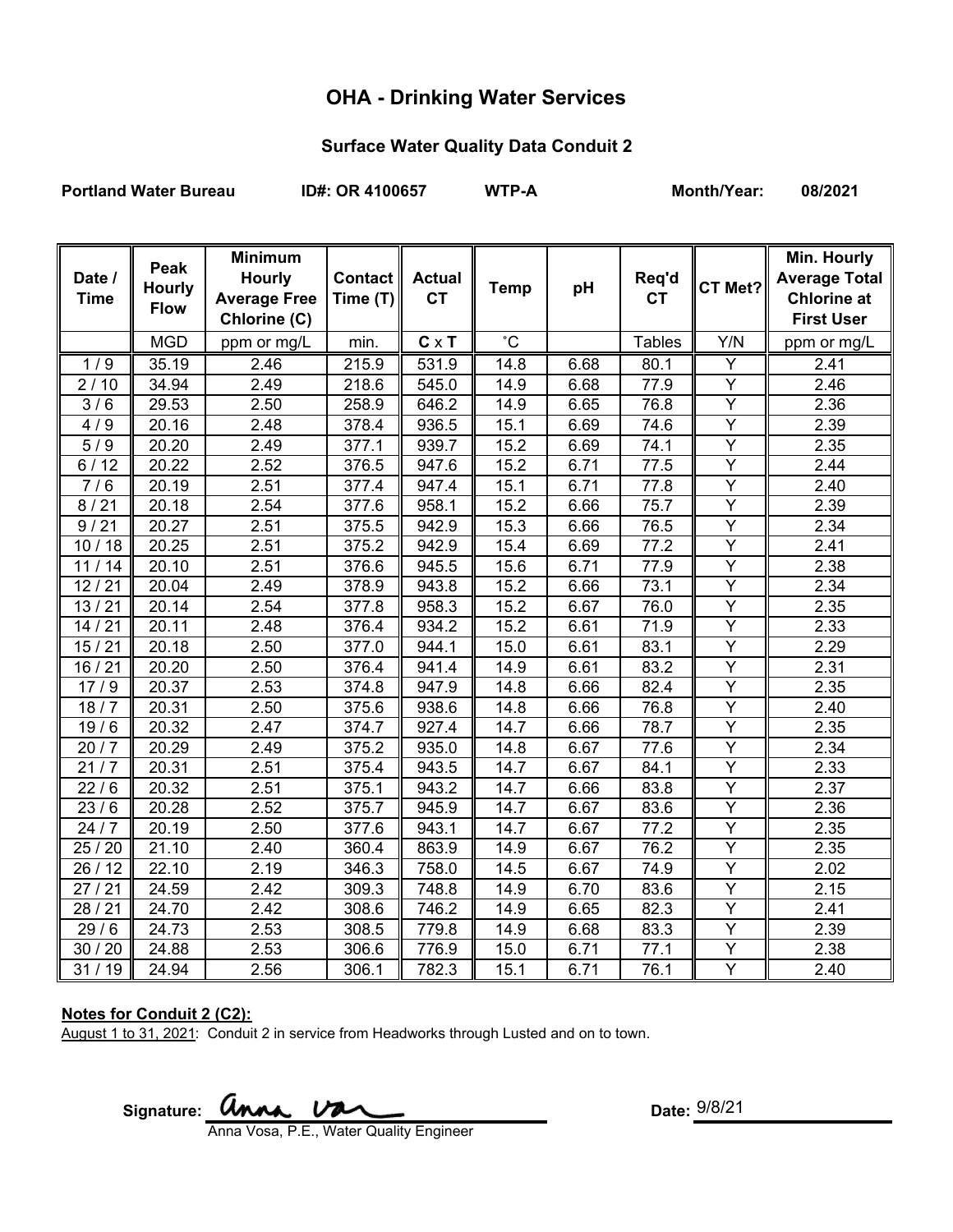# **OHA - Drinking Water Services**

## **Surface Water Quality Data Conduit 3**

Portland Water Bureau **ID#: OR 4100657** WTP-A Month/Year: 08/2021

| Date /<br><b>Time</b> | Peak<br><b>Hourly</b><br><b>Flow</b> | <b>Minimum</b><br><b>Hourly</b><br><b>Average Free</b><br>Chlorine (C) | <b>Contact</b><br>Time (T) | <b>Actual</b><br><b>CT</b> | <b>Temp</b>     | pH   | Req'd<br><b>CT</b> | CT Met?        | Min. Hourly<br><b>Average Total</b><br><b>Chlorine at</b><br><b>First User</b> |
|-----------------------|--------------------------------------|------------------------------------------------------------------------|----------------------------|----------------------------|-----------------|------|--------------------|----------------|--------------------------------------------------------------------------------|
|                       | <b>MGD</b>                           | ppm or mg/L                                                            | min.                       | $C \times T$               | $\rm ^{\circ}C$ |      | <b>Tables</b>      | Y/N            | ppm or mg/L                                                                    |
| 1/2                   | 38.43                                | 2.47                                                                   | 255.7                      | 631.4                      | 14.8            | 6.66 | 79.0               | Υ              | 2.40                                                                           |
| 2/10                  | 37.85                                | 2.51                                                                   | 258.9                      | 649.0                      | 14.9            | 6.71 | 85.8               | $\overline{Y}$ | 2.40                                                                           |
| 3/6                   | 32.79                                | 2.47                                                                   | 299.1                      | 737.6                      | 14.9            | 6.68 | 79.8               | Y              | 2.39                                                                           |
| 4/9                   | 32.66                                | 2.51                                                                   | 300.1                      | 752.8                      | 15.1            | 6.72 | 78.4               | $\overline{Y}$ | 2.40                                                                           |
| 5/9                   | 32.72                                | 2.53                                                                   | 299.2                      | 757.9                      | 15.2            | 6.73 | 77.6               | Y              | 2.42                                                                           |
| 6/2                   | 32.81                                | 2.51                                                                   | 298.8                      | 749.9                      | 15.2            | 6.72 | 78.2               | Υ              | 2.46                                                                           |
| 7/6                   | 32.74                                | 2.50                                                                   | 299.5                      | 747.3                      | 15.1            | 6.76 | 75.4               | Y              | 2.42                                                                           |
| 8/23                  | 32.81                                | 2.52                                                                   | 299.2                      | 753.6                      | 15.2            | 6.61 | 74.8               | Y              | 2.42                                                                           |
| 9/23                  | 32.90                                | 2.48                                                                   | 297.9                      | 738.6                      | 15.3            | 6.58 | 71.3               | Y              | 2.40                                                                           |
| 10/4                  | 32.93                                | 2.45                                                                   | 297.5                      | 729.1                      | 15.4            | 6.65 | 74.4               | Y              | 2.36                                                                           |
| 11/22                 | 38.29                                | $\overline{2.45}$                                                      | 255.8                      | 625.8                      | 15.6            | 6.60 | 73.1               | $\overline{Y}$ | 2.37                                                                           |
| 12/6                  | 37.99                                | 2.45                                                                   | 258.2                      | 631.4                      | 15.2            | 6.61 | 73.5               | $\overline{Y}$ | 2.36                                                                           |
| 13/7                  | 37.97                                | 2.41                                                                   | 258.2                      | 621.6                      | 15.2            | 6.60 | 74.7               | $\overline{Y}$ | 2.31                                                                           |
| 14/5                  | 28.58                                | 2.51                                                                   | 342.8                      | 862.1                      | 15.2            | 6.57 | 73.8               | Ÿ              | 2.37                                                                           |
| 15/23                 | 28.44                                | 2.54                                                                   | 343.9                      | 871.8                      | 15.0            | 6.56 | 79.1               | Y              | 2.42                                                                           |
| 16/6                  | 28.55                                | 2.47                                                                   | 343.4                      | 847.2                      | 14.9            | 6.62 | 77.8               | $\overline{Y}$ | 2.42                                                                           |
| 17/8                  | 28.65                                | 2.50                                                                   | 342.1                      | 854.7                      | 14.8            | 6.64 | 76.4               | Y              | 2.39                                                                           |
| 18/7                  | 23.64                                | 2.50                                                                   | 414.6                      | 1035.3                     | 14.8            | 6.64 | 76.5               | $\overline{Y}$ | 2.38                                                                           |
| 19 / 22               | 23.67                                | 2.48                                                                   | 413.9                      | 1026.6                     | 14.7            | 6.60 | 76.4               | Υ              | 2.37                                                                           |
| 20/23                 | 23.66                                | 2.50                                                                   | 414.6                      | 1035.3                     | 14.8            | 6.66 | 77.0               | $\overline{Y}$ | 2.38                                                                           |
| 21/7                  | 23.65                                | 2.52                                                                   | 414.2                      | 1042.7                     | 14.7            | 6.67 | 83.6               | Y              | 2.43                                                                           |
| 22/22                 | 23.69                                | 2.52                                                                   | 413.9                      | 1041.4                     | 14.7            | 6.67 | 83.8               | Y              | 2.43                                                                           |
| 23/2                  | 23.69                                | 2.52                                                                   | 414.0                      | 1043.2                     | 14.7            | 6.67 | 83.6               | Υ              | 2.44                                                                           |
| 24 / 23               | 23.50                                | 2.51                                                                   | 416.9                      | 1044.5                     | 14.7            | 6.62 | 83.1               | $\overline{Y}$ | 2.42                                                                           |
| 25 / 20               | 24.56                                | 2.45                                                                   | 398.4                      | 976.9                      | 14.9            | 6.65 | 79.9               | Υ              | 2.37                                                                           |
| 26/12                 | 25.68                                | 2.22                                                                   | 383.2                      | 851.5                      | 14.5            | 6.66 | 80.9               | Y              | 1.99                                                                           |
| 27/22                 | 38.38                                | 2.42                                                                   | 255.5                      | 617.8                      | 14.9            | 6.68 | 83.1               | Y              | 2.23                                                                           |
| 28 / 22               | 38.42                                | 2.42                                                                   | 255.2                      | 618.0                      | 14.9            | 6.62 | 81.0               | $\overline{Y}$ | 2.43                                                                           |
| 29/4                  | 38.48                                | 2.52                                                                   | 254.8                      | 642.9                      | 14.9            | 6.67 | 83.2               | Y              | 2.40                                                                           |
| 30/5                  | 38.49                                | 2.50                                                                   | 255.0                      | 636.3                      | 15.0            | 6.70 | 74.1               | Y              | 2.38                                                                           |
| 31/2                  | 33.07                                | 2.59                                                                   | 296.3                      | 768.2                      | 15.1            | 6.69 | 74.9               | Y              | 2.47                                                                           |

### **Notes for Conduit 3 (C3):**

August 1 to 31, 2021: Conduit 3 in service from Headworks through Lusted and on to town.

Signature: **Anna** Va Anna Vosa, P.E., Water Quality Engineer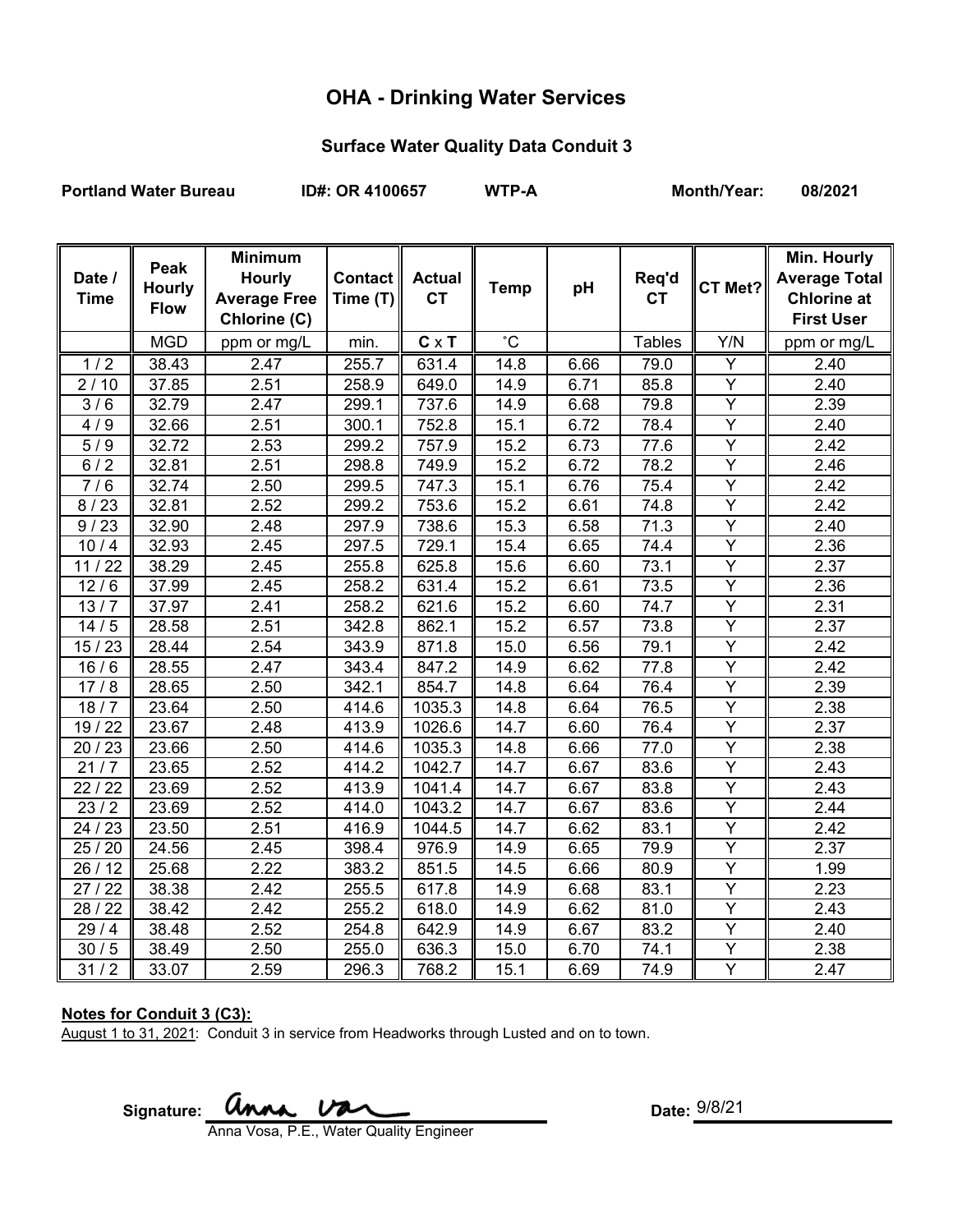# **OHA - Drinking Water Services**

## **Surface Water Quality Data Conduit 4**

Portland Water Bureau **ID#: OR 4100657** WTP-A Month/Year: 08/2021

| Date /<br><b>Time</b> | Peak<br><b>Hourly</b><br><b>Flow</b> | <b>Minimum</b><br><b>Hourly</b><br><b>Average Free</b><br>Chlorine (C) | <b>Contact</b><br>Time (T) | <b>Actual</b><br><b>CT</b> | <b>Temp</b>     | pH   | Req'd<br><b>CT</b> | CT Met?                 | Min. Hourly<br><b>Average Total</b><br><b>Chlorine at</b><br><b>First User</b> |
|-----------------------|--------------------------------------|------------------------------------------------------------------------|----------------------------|----------------------------|-----------------|------|--------------------|-------------------------|--------------------------------------------------------------------------------|
|                       | <b>MGD</b>                           | ppm or mg/L                                                            | min.                       | $C \times T$               | $\rm ^{\circ}C$ |      | <b>Tables</b>      | Y/N                     | ppm or mg/L                                                                    |
| 1/0                   | 56.66                                | 2.49                                                                   | 224.2                      | 558.6                      | 14.8            | 6.67 | 77.8               | Y                       | 2.40                                                                           |
| 2/8                   | 50.14                                | 2.51                                                                   | 253.1                      | 634.3                      | 14.9            | 6.72 | 86.0               | $\overline{Y}$          | 2.38                                                                           |
| 3/2                   | 49.89                                | 2.43                                                                   | 254.7                      | 618.5                      | 14.9            | 6.68 | 82.5               | Y                       | 2.34                                                                           |
| 4/0                   | 29.93                                | 2.34                                                                   | 424.6                      | 993.6                      | 15.1            | 6.68 | 74.8               | Y                       | 2.15                                                                           |
| 5/23                  | 19.97                                | 2.52                                                                   | 638.2                      | 1606.2                     | 15.2            | 6.70 | 77.4               | Y                       | 2.35                                                                           |
| 6/2                   | 20.03                                | 2.51                                                                   | 637.3                      | 1602.2                     | 15.2            | 6.70 | 77.6               | Y                       | 2.36                                                                           |
| 7/1                   | 19.98                                | 2.49                                                                   | 638.6                      | 1592.8                     | 15.1            | 6.71 | 74.4               | Y                       | 2.33                                                                           |
| 8/23                  | 20.04                                | 2.49                                                                   | 637.9                      | 1590.4                     | 15.2            | 6.61 | 71.6               | Y                       | 2.36                                                                           |
| 9/23                  | 20.09                                | 2.47                                                                   | 635.1                      | 1567.7                     | 15.3            | 6.59 | 72.0               | Y                       | 2.34                                                                           |
| 10/6                  | 20.11                                | 2.46                                                                   | 634.1                      | 1562.5                     | 15.4            | 6.63 | 73.2               | Y                       | 2.31                                                                           |
| 11/23                 | 24.81                                | $\overline{2}.45$                                                      | 511.6                      | 1253.6                     | 15.6            | 6.59 | 72.6               | $\overline{Y}$          | 2.18                                                                           |
| 12/6                  | 30.38                                | 2.45                                                                   | 419.0                      | 1025.7                     | 15.2            | 6.57 | 72.3               | $\overline{Y}$          | 2.32                                                                           |
| 13/23                 | 30.47                                | 2.54                                                                   | 417.2                      | 1058.8                     | 15.2            | 6.58 | 73.4               | $\overline{Y}$          | 2.37                                                                           |
| 14/3                  | 30.49                                | 2.45                                                                   | $\overline{4}17.1$         | 1022.5                     | 15.2            | 6.58 | 72.3               | $\overline{\mathsf{Y}}$ | 2.27                                                                           |
| 15/3                  | 25.91                                | 2.48                                                                   | 491.8                      | 1220.5                     | 15.0            | 6.59 | 76.0               | Y                       | 2.34                                                                           |
| 16/6                  | 21.17                                | 2.43                                                                   | 602.4                      | 1465.8                     | 14.9            | 6.61 | 80.1               | $\overline{\mathsf{Y}}$ | 2.22                                                                           |
| 17/7                  | 21.26                                | 2.48                                                                   | 600.3                      | 1489.5                     | 14.8            | 6.63 | 77.2               | Y                       | 2.29                                                                           |
| 18/7                  | 21.20                                | 2.48                                                                   | 601.2                      | 1491.6                     | 14.8            | 6.63 | 77.1               | $\overline{Y}$          | 2.26                                                                           |
| 19/5                  | 21.26                                | 2.48                                                                   | 599.7                      | 1484.5                     | 14.7            | 6.63 | 77.8               | Y                       | 2.27                                                                           |
| 20/5                  | 21.23                                | 2.46                                                                   | 601.3                      | 1477.9                     | 14.8            | 6.64 | 79.0               | Ÿ                       | 2.30                                                                           |
| 21/7                  | 21.27                                | 2.52                                                                   | 600.5                      | 1513.3                     | 14.7            | 6.65 | 82.8               | Ÿ                       | 2.14                                                                           |
| 22/6                  | 21.30                                | 2.52                                                                   | 600.6                      | 1513.6                     | 14.7            | 6.65 | 82.9               | Υ                       | 2.32                                                                           |
| 23/4                  | 21.26                                | 2.53                                                                   | 600.8                      | 1518.2                     | 14.7            | 6.66 | 82.6               | Y                       | 2.29                                                                           |
| 24 / 22               | 25.01                                | 2.46                                                                   | 509.9                      | 1255.9                     | 14.7            | 6.61 | 77.8               | Y                       | 2.12                                                                           |
| 25/1                  | 25.07                                | 2.45                                                                   | 507.3                      | 1241.5                     | 14.9            | 6.65 | 80.3               | Y                       | 2.27                                                                           |
| 26/12                 | 22.98                                | 2.34                                                                   | 554.7                      | 1296.0                     | 14.5            | 6.64 | 79.6               | $\overline{Y}$          | 1.84                                                                           |
| 27/23                 | 47.10                                | 2.43                                                                   | 269.5                      | 653.8                      | 14.9            | 6.67 | 82.4               | Y                       | 2.07                                                                           |
| 28 / 23               | 58.18                                | 2.44                                                                   | 218.1                      | 532.6                      | 14.9            | 6.57 | 78.3               | $\overline{Y}$          | 2.38                                                                           |
| 29 / 22               | 58.22                                | 2.49                                                                   | 217.9                      | 542.5                      | 14.9            | 6.60 | 75.6               | Y                       | 2.41                                                                           |
| 30/23                 | 58.63                                | 2.51                                                                   | 216.6                      | 542.7                      | 15.0            | 6.65 | 76.3               | Y                       | 2.43                                                                           |
| 31/4                  | 58.58                                | 2.55                                                                   | 216.5                      | 552.2                      | 15.1            | 6.65 | 75.0               | Y                       | 2.45                                                                           |

### **Notes for Conduit 4 (C4):**

August 1 to 31, 2021: Conduit 4 in service from Headworks through Lusted and on to town.

Signature: **Anna** Va

Anna Vosa, P.E., Water Quality Engineer